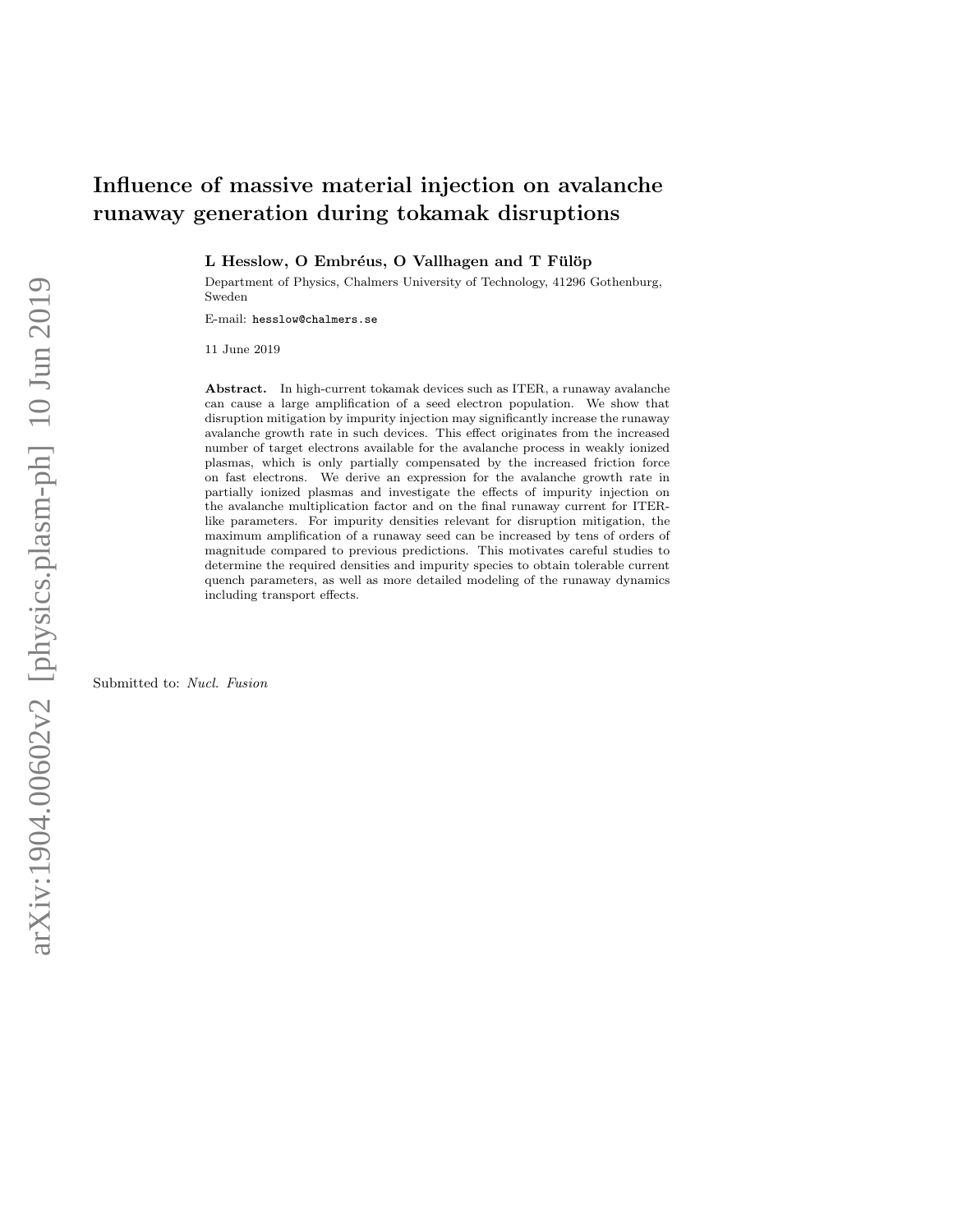Introduction.—Disruptions and their risk of creating a runaway-electron beam are considered a serious threat to the successful operation of large tokamaks. A robust and thoroughly validated disruption mitigation scheme is therefore critical, and remains one of the outstanding challenges for ITER [\[1\]](#page-5-0). Successful disruption mitigation must both limit the forces and thermal loads from the disruption, and prevent runaway beam formation insofar as this is possible. In order to limit the forces from halo and eddy currents on the vacuum vessel, the current quench duration must be kept within a time interval of approximately 50-150 ms, which is typically achieved by injection of high-Z impurities [\[2\]](#page-5-1).

The induced electric field in the current quench after impurity injection has the potential to create a large runaway beam through the avalanche effect, whereby runaway electrons multiply by large-angle collisions with cold electrons  $[3, 4, 5]$  $[3, 4, 5]$  $[3, 4, 5]$  $[3, 4, 5]$  $[3, 4, 5]$ . The maximum multiplication of a runaway seed is exponentially sensitive to the plasma current, meaning that the runaway avalanche can become problematic in reactorscale tokamaks [\[5\]](#page-5-4). The avalanche multiplication factor is therefore a key parameter for runaway generation in high-current devices; in particular, it determines the maximum plasma current above which a small seed can be multiplied into a dangerous runaway current [\[6\]](#page-5-5).

Apart from its effect on the thermal and current quench dynamics, impurity injection has a direct effect on runaway dynamics. Early calculations indicated that an increased average ion charge would reduce the avalanche growth rate [\[5\]](#page-5-4), in which case a disruption mitigation system based on massive material injection would also act to suppress runaway generation during the current quench. However, even though the collision rates are increased significantly in the presence of partially ionized high-*Z* impurities [\[7,](#page-5-6) [8\]](#page-5-7), recent work has indicated that the avalanche growth rate is in fact increased in the presence of strong electric fields and for certain plasma compositions  $[9, 10]$  $[9, 10]$  $[9, 10]$ . This is because the increased dissipation is counteracted by an even larger increase in the number of target electrons available for runaway multiplication by large-angle collisions. Consequently, the effect of partially ionized impurities on the avalanche growth rate must be accounted for in runaway modeling.

In this Letter, we investigate the effect of massive gas injection on avalanche runaway generation. We derive an expression for the avalanche growth rate, which we use to determine the avalanche multiplication during a current quench. In order to isolate the avalanche dynamics, we consider an idealized scenario where a thermal quench has produced a cold partially ionized plasma containing a seed runaway population. Under these circumstances, we analyze the subsequent avalanche multiplication of such a surviving seed.

Runaway avalanche multiplication in tokamaks.— The avalanche runaway dynamics are governed by the growth-rate equation

<span id="page-1-0"></span>
$$
\frac{\partial n_{\text{RE}}}{\partial t} = \Gamma n_{\text{RE}},\tag{1}
$$

 $∂t$  <sup>17</sup><sup>*n*</sup><sub>RE</sub>,  $|$ <sup>*i*</sup>  $|$ <sup>*i*</sup>  $|$ <sup>*j*</sup>  $|$ <sup>*j*</sup>  $|$ *j*  $|$ *j*  $|$ *j*  $|$ *j*  $|$ *j*  $|$ *j*  $|$ *j*  $|$ *j*  $|$ *j*  $|$ *j*  $|$ *j*  $|$ *j*  $|$ *j*  $|$ *j*  $|$ *j*  $|$ *j*  $|$ *j*  $|$ *j*  $|$ *j*  $|$ *j*  $|$ *j*  $|$ *j*  $|$ *j*  $|$ the instantaneous avalanche growth rate, and we have neglected radial transport and toroidal effects of runaways, which have been analyzed recently in [\[10,](#page-5-9) [11\]](#page-5-10). Ever since the first identification of runaway avalanche multiplication in plasmas by Sokolov [\[3\]](#page-5-2), it has been predicted that for large electric fields far exceeding the avalanche threshold—the avalanche growth rate in a plasma is approximately proportional to the electric field component along the magnetic field,  $\Gamma \approx \Gamma_0 E_{\parallel}$ . In a tokamak, especially near the magnetic axis where the bulk of runaway generation often occurs [\[12\]](#page-5-11), the magnetic field is nearly aligned with the toroidal direction, and the growth rate equation takes the form

$$
\frac{\partial}{\partial t} \ln n_{\text{RE}} \approx \Gamma_0 E_{\varphi} \equiv -\Gamma_0 \frac{\partial A_{\varphi}}{\partial t}.
$$
\n(2)

\nHere, the toroidal component of the electromagnetic

vector potential is given by  $A_{\varphi} = -\psi_p/2\pi R$ , with  $\psi_p$  the poloidal flux and *R* the major radius of the tokamak. Assuming an initial runaway seed population with density  $n_{\text{seed}}$  at the end of the thermal quench, we may write the resulting runaway density as

$$
n_{\rm RE} = n_{\rm seed} \exp(N_{\rm ava}),\tag{3}
$$

where  $N_{\text{ava}}$  is the logarithm of the avalanche multiplication factor. When  $\Gamma_0$  does not change appreciably in time, *N*ava becomes independent of the details of the time evolution of the electric field, and is completely determined by the net change in the local poloidal flux:

$$
N_{\text{ava}} = \frac{\Gamma_0 \Delta \psi_p}{2\pi R_0}.
$$
\n<sup>(4)</sup>

 $2\pi R_0$ <br>where  $R_0$  is the major radius of the magnetic axis. In ITER, the central poloidal flux may be of the order of  $\psi_p \approx 70$ -100 Vs [\[13\]](#page-5-12), which implies maximum multiplication factors in the range of  $\exp(N_{\text{ava}}) \approx 10^{13} - 10^{17}$  near the core, using the Rosenbluth–Putvinski expression for the growth rate  $\Gamma_0 = e/(\ln \Lambda m_e c \sqrt{5 + Z_{eff}})$  [\[5\]](#page-5-4) with  $\ln \Lambda = 15$  and a plasma<br>effective charge  $Z = \Sigma \cdot n \cdot Z^2 / n = 1$ . For a fixed runeffective charge  $Z_{\text{eff}} \equiv \sum_j n_j Z_j^2 / n_e = 1$ . For a fixed run-<br>away seed it is thus the product of avalanche growth away seed it is thus the product of avalanche growth rate and poloidal flux change,  $\Gamma_0 \Delta \psi_p$ , that determines whether an unacceptably large runaway beam will form.

In the presence of partially ionized impurities, the avalanche growth rate will no longer be directly proportional to the electric field, as assumed above, and the multiplication factor will instead become sensitive to the details of the *E*-field evolution. In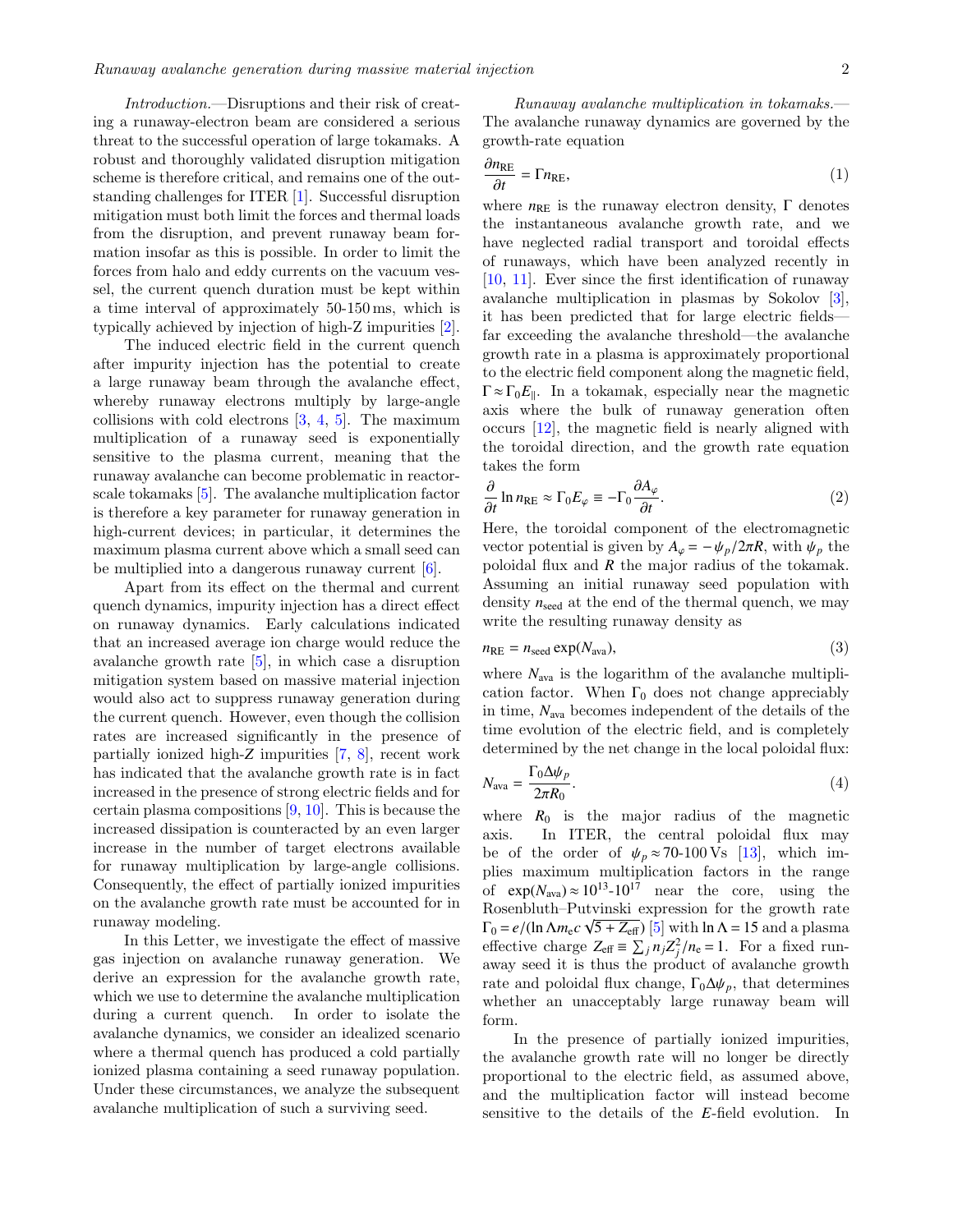the large-aspect-ratio limit with circular concentric flux surfaces, the parallel current and electric field satisfy

<span id="page-2-0"></span>
$$
\mu_0 \frac{\partial j}{\partial t} = \frac{1}{r} \frac{\partial}{\partial r} \left( r \frac{\partial E_{\parallel}}{\partial r} \right),\tag{5}
$$
\nwhich has been widely used in disruption runaway

modeling [\[12,](#page-5-11) [14,](#page-5-13) [15,](#page-5-14) [16\]](#page-5-15). Here, *r* denotes the distance from the magnetic axis, and we assume there is a conducting wall at the minor radius  $r = a$ , where  $E(a) =$ 0. An approximation of the avalanche multiplication factor can be obtained in the trace-runaway limit,  $j = \sigma E_{\parallel}$ , and the conductivity  $\sigma$  is constant. An eigensolution of (5) is then given by eigensolution of [\(5\)](#page-2-0) is then given by

$$
j(r, t = 0) = \frac{x_1}{2} \frac{I_0}{\pi a^2} \frac{J_0(x_1 r/a)}{J_1(x_1)},
$$
\n(6)

where  $I_0$  is the total initial plasma current,  $J_n$  denotes the  $n\text{'th}$  Bessel function of the first kind and  $x_1\approx 2.4$ is the first zero of  $J_0$ . In this case, the electricfield evolution is given by  $\sigma E(r, t) = j(r, 0) \exp(-t/t_{\text{CO}})$ , where the current quench e-folding time is

$$
t_{\rm CQ} = \frac{\sigma \mu_0 a^2}{x_1^2},\tag{7}
$$

which should be approximately in the range of 22- 66 ms [\[14\]](#page-5-13) to be consistent with a total current quench duration of 50-150 ms. This allows us to explicitly integrate the runaway growth rate equation [\(1\)](#page-1-0) to give the maximum avalanche multiplication factor through

<span id="page-2-6"></span>
$$
N_{\text{ava}}(r) \approx t_{\text{CQ}} \int_{E_{\text{c}}^{\text{eff}}(r)}^{E_{\text{initial}}(r)} \frac{\Gamma(E,r)}{E} dE,
$$
\n(8)

where  $\sigma E_{initial} = j(r, 0)$ , and the effective critical electric field  $E_c^{\text{eff}}$  is defined by  $\Gamma(E_c^{\text{eff}}, r) \equiv 0$ . This result allows us to qualitatively assess how a change in the growth rate Γ results in a modified avalanche amplification of the runaway population during a current quench in a disrupting tokamak plasma.

Avalanche growth rate in partially ionized plasmas.—To determine the avalanche growth rate in a partially ionized plasma, we consider the kinetic equation in a uniform and magnetized system:

<span id="page-2-1"></span>
$$
\tau_c \frac{\partial f}{\partial t} - \frac{E_{\parallel}}{E_c} \left( \xi \frac{\partial f}{\partial p} + \frac{1 - \xi^2}{p} \frac{\partial f}{\partial \xi} \right) =
$$
  

$$
\frac{1}{p^2} \frac{\partial}{\partial p} \left( \bar{v}_s \gamma^2 f \right) + \frac{1}{2} \bar{v}_D \frac{\gamma}{p^3} \frac{\partial}{\partial \xi} \left( (1 - \xi^2) \frac{\partial f}{\partial \xi} \right) + \tau_c C_{\text{ava}} , \quad (9)
$$

where *f* is the electron distribution function,  $p = \gamma v/c$ <br>is the normalized momentum  $F_u$  is the component is the normalized momentum,  $E_{\parallel}$  is the component of the electric field which is parallel to the magnetic field **B** and  $\xi = p \cdot B/(pB)$  is the cosine of the velocity pitch-angle. The large-angle collision operator, which gives rise to the runaway avalanche, is denoted  $C_{\text{ava}}$ , and it is assumed that the critical runaway energy far exceeds the ionization energy such that this source is proportional to the total (free plus

bound) electron density  $n_e^{\text{tot}}$ . A relaxation of this assumption, which more carefully accounts for the binding energy of the target electrons, has recently been proposed [\[10\]](#page-5-9). This would decrease the avalanche growth rate at strong electric fields  $(E \ge 4000E_c$  in argon-dominated plasmas), but the effect tends to be small for the majority of runaway generation during tokamak disruptions. The normalized deflection and slowing-down frequencies  $\bar{v}_D(p)$  and  $\bar{v}_s(p)$  account for the effect of partial screening as described in (2.22) and (2.31) of [\[9\]](#page-5-8) and reduce to the completely screened limit (of a fully ionized plasma with the same net charge)  $\bar{\nu}_{\text{D}} \rightarrow 1 + Z_{\text{eff}}$  and  $\bar{\nu}_{\text{s}} \rightarrow 1$ , if the energy variation in the Coulomb logarithm is ignored. Letting  $n_e$  denote the density of free electrons, the relativistic collision time is  $\tau_c = 4\pi \epsilon_0^2 m_e^2 c^3 / (n_e e^4 \ln \Lambda_c)$ , with the relativistic<br>Coulomb logarithm ln  $\Lambda \approx 14.6 \pm 0.5 \ln(Tv/n_{c0})$ , where Coulomb logarithm ln  $\Lambda_c \approx 14.6 + 0.5 \ln(T_{eV}/n_{e20})$ , where  $T_{eV}$  is the electron temperature in electronvolt and  $n_{e20}$ is the density of the background electrons in units of 10<sup>20</sup> m<sup>−</sup><sup>3</sup> [\[9\]](#page-5-8). The (Connor–Hastie) critical electric field is  $E_c = m_e c / (e \tau_c)$ , which may be substantially lower than the effective critical electric field  $E_c^{\text{eff}}$ , as the latter accounts for radiation as well as collisions with partially ionized impurities.

To determine the avalanche growth rate, we consider the following three regions in electric-field strength and pitch-angle scattering rate, similarly to Rosenbluth and Putvinski [\[5\]](#page-5-4):

(*i*)  $\bar{v}_D \gg E_{\parallel}/E_c \gg 1$ : Here, we adopt an ordering in a small parameter  $\delta$  according to

<span id="page-2-2"></span>
$$
\frac{\bar{v}_{\rm D}}{n_{\rm e}^{\rm tot}/n_{\rm e}} \sim \delta^{-2}, \qquad \frac{E_{\parallel}}{E_{\rm c}^{\rm eff}} \sim \delta^{-1}, \tag{10a, b}
$$

Solving [\(9\)](#page-2-1) to order  $\delta^0$  gives an expression for the growth rate in terms of a weighted integral over growth rate in terms of a weighted integral over the collision frequencies. If  $E_{\parallel}^2/E_{\rm c}^2 \gg 3\bar{v}_s\bar{v}_{\rm D}$ , which is<br>consistent with the ordering in (10) the resulting consistent with the ordering  $\text{in}$  [\(10\)](#page-2-2), the resulting growth rate is approximately given by

<span id="page-2-4"></span>
$$
\Gamma \approx \frac{e}{m_{\rm e}c \ln \Lambda_{\rm c}} \frac{n_{\rm e}^{\rm tot}}{n_{\rm e}} \frac{E_{\parallel}}{\sqrt{\bar{\nu}_{\rm s}(p_{\star})\bar{\nu}_{\rm D}(p_{\star})}},\tag{11}
$$

where  $p_{\star} = \sqrt[4]{\bar{v}_s(p_{\star})\bar{v}_D(p_{\star})}/\sqrt{E_{\parallel}/E_{c}}$  takes the form of an effective critical momentum for runaway acceleration. Being defined only implicitly through this relation, it must in general be evaluated numerically.

 $(ii)$   $E_{\parallel}/E_{\rm c}^{\rm eff} \approx 1$ : We demand that the avalanche<br>growth rate vanishes at the effective critical electric growth rate vanishes at the effective critical electric field. Therefore, for weak electric fields,

<span id="page-2-5"></span>
$$
\Gamma \propto (E_{\parallel} - E_{\rm c}^{\rm eff}).\tag{12}
$$

<span id="page-2-3"></span>We use the expression for  $E_c^{\text{eff}}$  derived in [\[8\]](#page-5-7)  $\ddagger$ , which accounts for screening effects and radiation reaction. <sup> $\ddagger$ </sup> A numerical implementation of  $E_c^{\text{eff}}$  is available at **[https:](https://github.com/hesslow/Eceff)** [//github.com/hesslow/Eceff](https://github.com/hesslow/Eceff).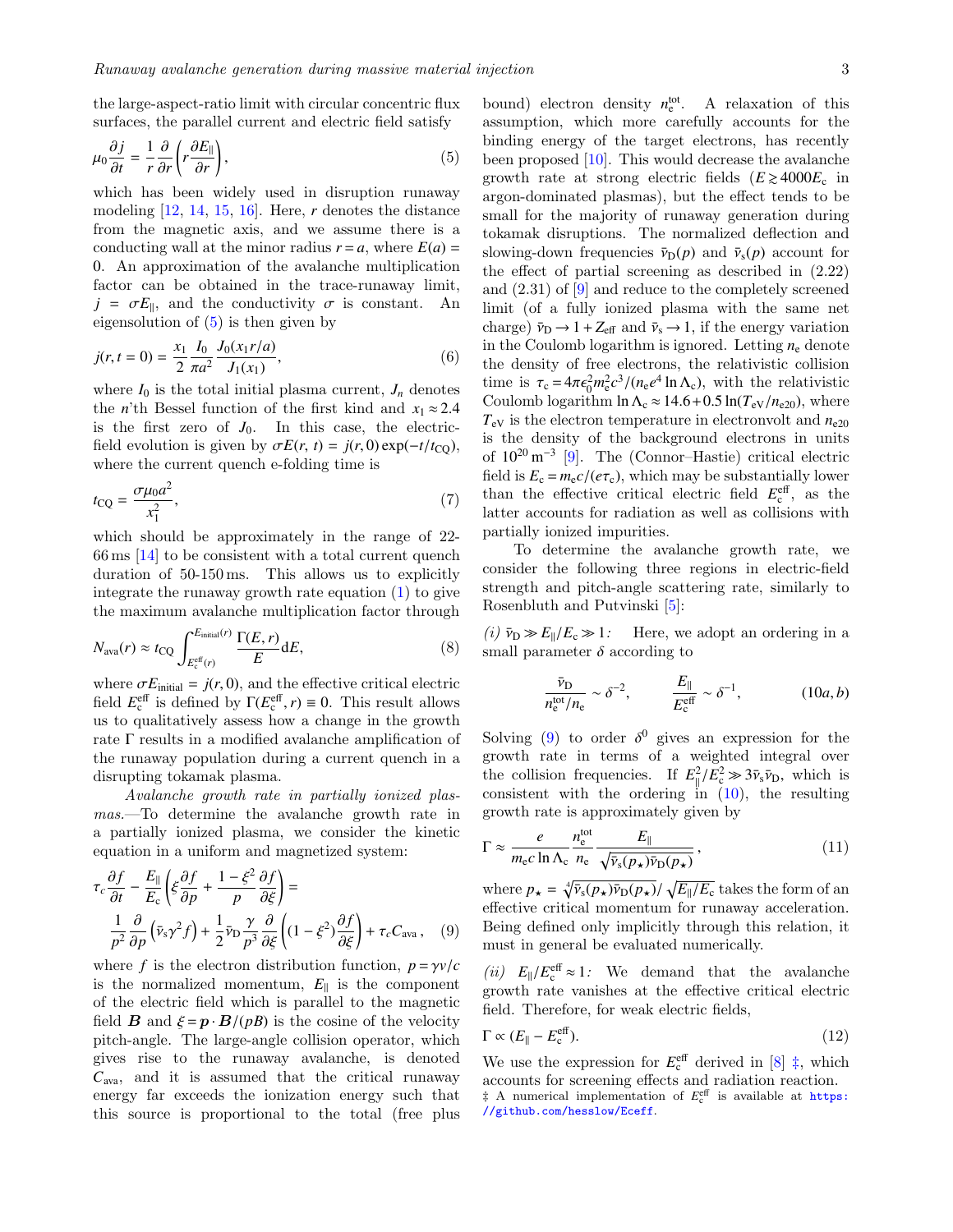(*iii*)  $E_{\parallel}/E_{\rm c}^{\rm eff} \gg 1, \bar{\nu}_{\rm D} = 0$ : In order to describe plasmas with low impurity content, we take the completely screened approximation of the slowing-down frequency  $\bar{v}_s \approx 1$ , which gives a growth rate of the same form as in  $[5]$ ;

<span id="page-3-0"></span>
$$
\Gamma \approx \frac{1}{2} \frac{e}{m_{\rm e}c \ln \Lambda_{\rm c}} \frac{n_{\rm e}^{\rm tot}}{n_{\rm e}} E_{\parallel}. \tag{13}
$$

The expressions  $(11)$ ,  $(12)$  and  $(13)$  can be combined into an interpolated formula similarly to Rosenbluth–Putvinski [\[5\]](#page-5-4), valid for  $E_{\parallel} \gtrsim E_{\rm c}^{\rm eff} \S$ , giving

<span id="page-3-2"></span>
$$
\Gamma = \frac{e}{m_{\rm e}c \ln \Lambda_{\rm c}} \frac{n_{\rm e}^{\rm tot}}{n_{\rm e}} \frac{E_{\parallel} - E_{\rm c}^{\rm eff}}{\sqrt{4 + \bar{v}_{\rm s}(p_{\star})\bar{v}_{\rm D}(p_{\star})}}.
$$
(14)

We note that, for weakly ionized plasmas dominated by heavy impurities, the behavior of  $\bar{\nu}_s$  and  $\bar{\nu}_D$  are such that we observe approximately the  $\Gamma \propto E_{\parallel}^{3/2}$  scaling that has been predicted for runaway breakdown in air [\[17\]](#page-5-16), which involves similar physics. In a fully ionized plasma, [\(14\)](#page-3-2) reduces to the simplified version of the growth rate given by Rosenbluth–Putvinski [\[5\]](#page-5-4):

<span id="page-3-4"></span>
$$
\Gamma \to \frac{e}{m_{\rm e}c \ln \Lambda_{\rm c}} \frac{E_{\parallel} - E_{\rm c}}{\sqrt{5 + Z_{\rm eff}}}, \quad \bar{\nu}_{\rm s} \bar{\nu}_{\rm D} \to 1 + Z_{\rm eff}.
$$
 (15)

We validate the avalanche growth rate formula [\(14\)](#page-3-2) by comparing to simulations using a Fokker– Planck solver, CODE  $[18, 19]$  $[18, 19]$  $[18, 19]$ , which is equipped with a field-particle Boltzmann operator for avalanche generation to model  $C_{\text{ava}}$  [\[20\]](#page-5-19). Our expression gives accurate predictions from  $E_{\parallel} \approx E_{\rm c}^{\rm eff}$  to strong electric fields and from trace impurity contents to impurity densities  $n_Z \gg n_D$ . The maximum deviation between the simulated results and  $(14)$  was of the order of  $20\%$  for all considered impurity ions  $(Ar^0, Ar^+, Ar^{2+}, Ar^{5+}, Ar^{7+}, Ar^{7+}, Ar^{10+}, Na^0, Na^{1+}$  and  $Ne^{5+}$ ). As an example figure 1  $Ar^{10+}$  $Ar^{10+}$  $Ar^{10+}$ ,  $Ne^{0}$ ,  $Ne^{1+}$  and  $Ne^{5+}$ ). As an example, figure 1 shows the avalanche growth rate for  $Ar^+$ , including comparisons with the Rosenbluth–Putvinski result [\(15\)](#page-3-4) and the model employed in [\[14\]](#page-5-13). Note that our results for the avalanche growth rate differ substantially from previously used results. Compared to our results, [\[14\]](#page-5-13) for example obtains approximately half our growth rate at high impurity densities as shown in figure [1,](#page-3-3) but up to twice our predicted values at argon densities much lower than the deuterium density. This is likely due to their use of both a simplified model for the screening effects and a test-particle model of the avalanche dynamics.

Effect of massive material injection on the avalanche multiplication factor.—Having derived an expression for the avalanche growth rate [\(14\)](#page-3-2), we can now address the effect of different plasma compositions on the avalanche multiplication factor using [\(8\)](#page-2-6).



<span id="page-3-3"></span>Figure 1. Comparison of the expression  $(14)$  (black, solid) to kinetic simulations using CODE (black, crosses); the model employed in [\[14\]](#page-5-13) (green, dashed); and the Rosenbluth–Putvinski result [\(15\)](#page-3-4) (blue, dotted). The plasma consists of fully ionized deuterium,  $n_D = 10^{20} \text{ m}^{-3}$ , and singly ionized argon with  $n_Z = n_D$ , at a temperature  $T = 10 \text{ eV}$  and  $E_c^{\text{eff}} \approx 1.7 \text{ V/m}$ .

Figure [2](#page-4-0) shows the logarithm of the on-axis avalanche multiplication factor  $n_{\text{RE}}/n_{\text{seed}}$ , as a function of density of deuterium and Ne or Ar impurities, in an ITERlike scenario with minor radius  $a = 2$  m and plasma current  $I_0 = 15 \text{ MA}$ , evaluated using  $(8)$ . In this case, the Rosenbluth–Putvinski growth rate [\(15\)](#page-3-4) predicts a multiplication factor of approximately  $10^{14}$ - $10^{16}$ ; our model predicts this number to increase dramatically by accounting more carefully for the presence of partially ionized impurities. For example, as shown in figure [2,](#page-4-0) the avalanche multiplication factor at neon or argon densities around  $n_Z = 10^{20} \text{ m}^{-3}$  is tens of orders of magnitude higher than the Rosenbluth–Putvinski prediction, without deuterium injection. Conversely, with significant deuterium injection the Rosenbluth– Putvinski prediction is recovered. We note that deuterium densities of  $n_D \ge 10^{22}$  m<sup>-3</sup> would be needed to suppress the runaway avalanche.

As of yet, there is considerable uncertainty in the literature regarding the required amount of injected impurities to obtain a certain current quench time; for example, Martín-Solís  $et$  al. report that impurity density much lower than the background plasma density are sufficient  $[14]$ , whereas Fehér et al. report required impurity densities of the order of the plasma density  $[21]$ . To reflect these uncertainties, we here assume a fixed background temperature of  $T = 5 \text{ eV}$  or  $10 \text{ eV}$ , and illustrate how different impurity densities modify the avalanche multiplication. Accordingly, we determine the impurity charge states by assuming collisional-radiative equilibrium for the impurities using rate coefficients from the ADAS database [\[22\]](#page-5-21); at 5 eV, this gives an effective net charge  $Z_{\text{eff}} = \sum_j n_j Z_0^2 / \sum_j n_j Z_0$  of 2.0 for neon and 2.7 for argon  $\lim_{x \to a} \frac{\sum_{j=1}^{n} \sum_{j=1}^{n} x_j}{y}$  while the corresponding values at 10 eV are 3.0 for neon and 3.8 for argon.

With partial screening, the current quench time

<span id="page-3-1"></span><sup>§</sup> In order to produce a well-behaved formula also for  $E_{\parallel} < E_{\rm c}^{\rm eff}$ , which may be used to approximately describe runaway decay which may be used to approximately describe runaway decay at near-critical electric fields, one may replace  $p_{\star} = p_{\star}(E_c^{\text{eff}})$  for  $E_{\parallel} < E_{\rm c}^{\rm eff}$ .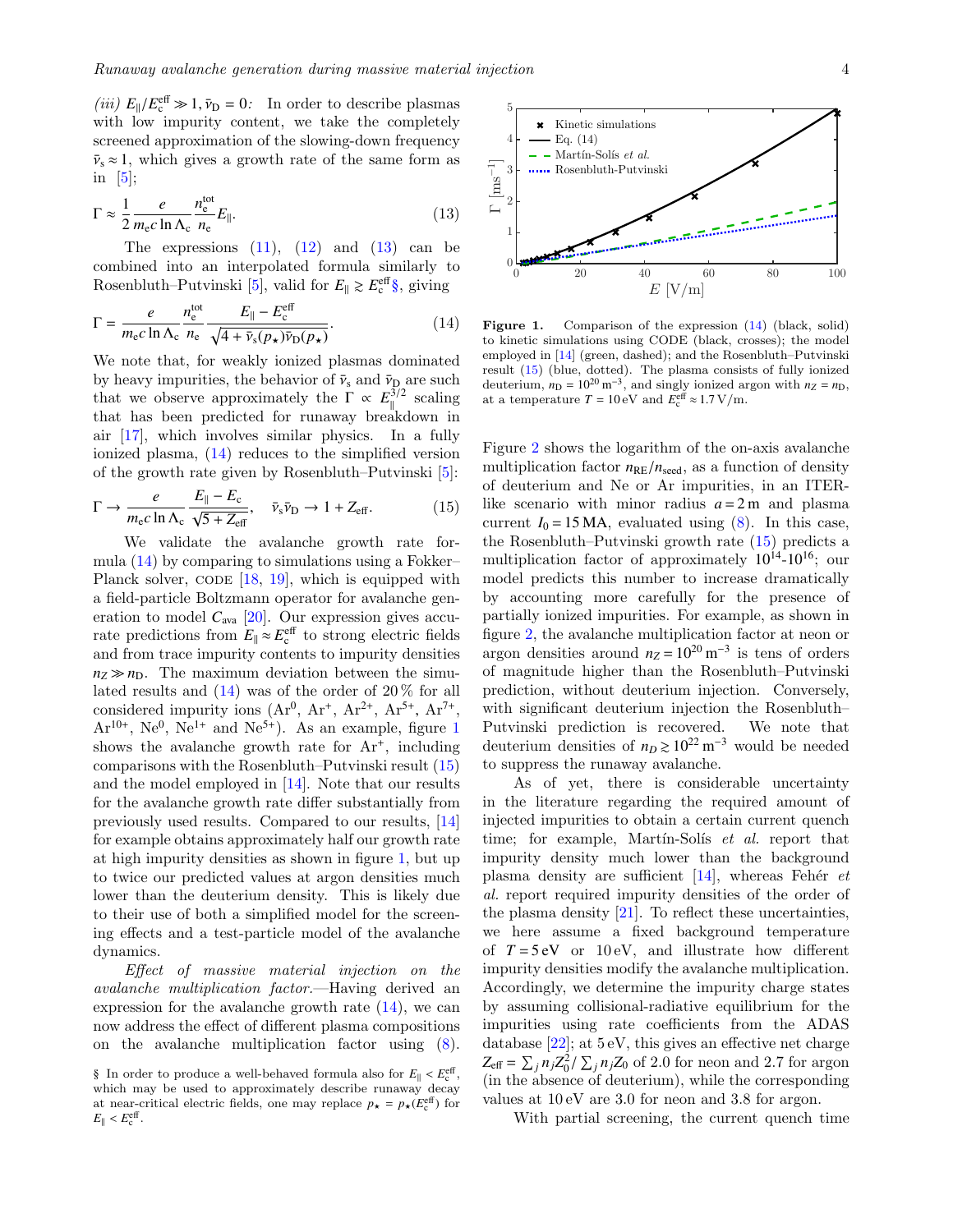

<span id="page-4-0"></span>Figure 2. The decimal logarithm of the avalanche multiplication factor given by [\(8\)](#page-2-6) as a function of deuterium and impurity density for (a,c) neon and (b,d) argon. The impurity charge states were chosen from a collisional-radiative equilibrium at 5 eV (top panels) and 10 eV (bottom panels).

affects the avalanche multiplication factor through the maximum induced electric field; as shown in the bottom panels of figure [2,](#page-4-0) massive material injection has a greater effect on the avalanche multiplication factor at lower temperatures, corresponding to shorter current quench times (here,  $t_{\text{CO}}$  was in the range 12- $27 \text{ ms at } 5 \text{ eV}, \text{ and } 20-68 \text{ ms at } 10 \text{ eV}.$  Notably, in previous models where  $\Gamma \propto E_{\parallel}$ , the temperature and density dependence (and thus the current quench time) cancels out in [\(8\)](#page-2-6), except for a weak dependence through the Coulomb logarithm. In such idealized models, it is therefore only the dependence of the avalanche growth rate on  $Z_{\text{eff}}$  that significantly affects the avalanche multiplication factor.

Impurity injection increases the runaway current even in non-trace scenarios, where the runaway current contributes to the electric-field evolution. To illustrate this effect, we used the numerical tool go [\[21,](#page-5-20) [15\]](#page-5-14) to solve [\(5\)](#page-2-0), accounting for a finite runaway electron current through  $j = \sigma E_{\parallel} + ecn_{\text{RE}}$ , where we let the runaway current evolve according to [\(1\)](#page-1-0) and [\(14\)](#page-3-2). We use an ITER-like scenario described by Fehér et al.  $[21]$ , with an initial plasma current of 15 MA, temperature  $T = 5$  eV, magnetic field 5.3 T, major radius 6.2 m, minor radius 2 m, radius of the conducting wall 2.15 m and a radial current profile such that the on-axis poloidal flux is  $\psi_p(0) \approx 90 \text{ Vs}$ . For example, at an impurity density of  $n_Z = n_D = 10^{20} \text{ m}^{-3}$ , a small constant runaway seed of  $n_{\text{seed}} = 10^3 \text{ m}^{-3}$ produces a relatively modest final runaway current with the completely screened Rosenbluth–Putvinski growth rate  $(15)$ : 1.1 MA for neon versus 0.9 MA for

argon. In contrast, the resulting runaway current is substantial when partial screening is accounted for:

$$
I_{RE} = 7.0 \text{MA} (\text{Ne}), \quad I_{RE} = 7.1 \text{MA} (\text{Ar}).
$$

For lower impurity densities  $n_Z = 10^{19} \text{ m}^{-3}$  but higher deuterium densities,  $n_D = 10^{21} \text{ m}^{-3}$ , the lower avalanche multiplication factor from figure [2](#page-4-0) results in a significantly lower maximal runaway current:

$$
I_{RE} = 2.3 \text{ MA} (\text{Ne}), \quad I_{RE} = 2.5 \text{ MA} (\text{Ar}),
$$

which is only slightly higher than the completely screened result  $I_{RE} = 1.6 \text{ MA}$  (for both argon and neon as  $Z_{\text{eff}} \approx 1$ ).

Discussion and conclusions.—In this Letter, we present a calculation of the avalanche growth rate of runaway electrons in the presence of partially ionized impurities, summarized by the semi-analytic formula [\(14\)](#page-3-2). We evaluate the avalanche amplification following a thermal quench induced by massive material injection, assuming a constant impurity density profile at fixed temperature. Our findings are striking: the injection of impurities can exacerbate the runaway avalanche problem, and with an ITERlike deuterium density and impurity densities near 10<sup>20</sup> m<sup>−</sup><sup>3</sup> , the avalanche amplification of a runaway seed can be in excess of  $10^{35}$ . This can be compared with the Rosenbluth–Putvinski estimate with values near  $10^{16}$ . Density regimes of such strongly enhanced runaway growth rate should be carefully avoided in ITER.

The ITER disruption mitigation system employs high-*Z* material injection in order to reduce the current quench time because of thermal and force load constraints. For runaway mitigation purposes, it has been suggested that this should be combined with massive deuterium injection in order to suppress runaway generation by raising the critical electric field without violating the current quench time requirements [\[1,](#page-5-0) [14\]](#page-5-13). Our results emphasize the importance of successfully raising the deuterium density throughout the post-disruptive ITER plasma, as this will effectively mitigate the detrimental effect of the impurities on runaway generation. However, it is currently uncertain if it is feasible to quickly assimilate large amounts of material, and some experiments show poor penetration of injected material into the runawayelectron beam region [\[23,](#page-5-22) [24\]](#page-5-23). Even provided that the combined injection of impurities and deuterium is successful, accurate models of avalanche generation in partially ionized plasmas are still needed in order to assess the efficacy of the method.

For predictive modeling of disruption mitigation, it is necessary to include self-consistent impurity dynamics as well as radial runaway transport. The avalanche growth rate obtained here can be readily implemented in disruption modeling tools; with energy-independent transport, [\(14\)](#page-3-2) can be directly